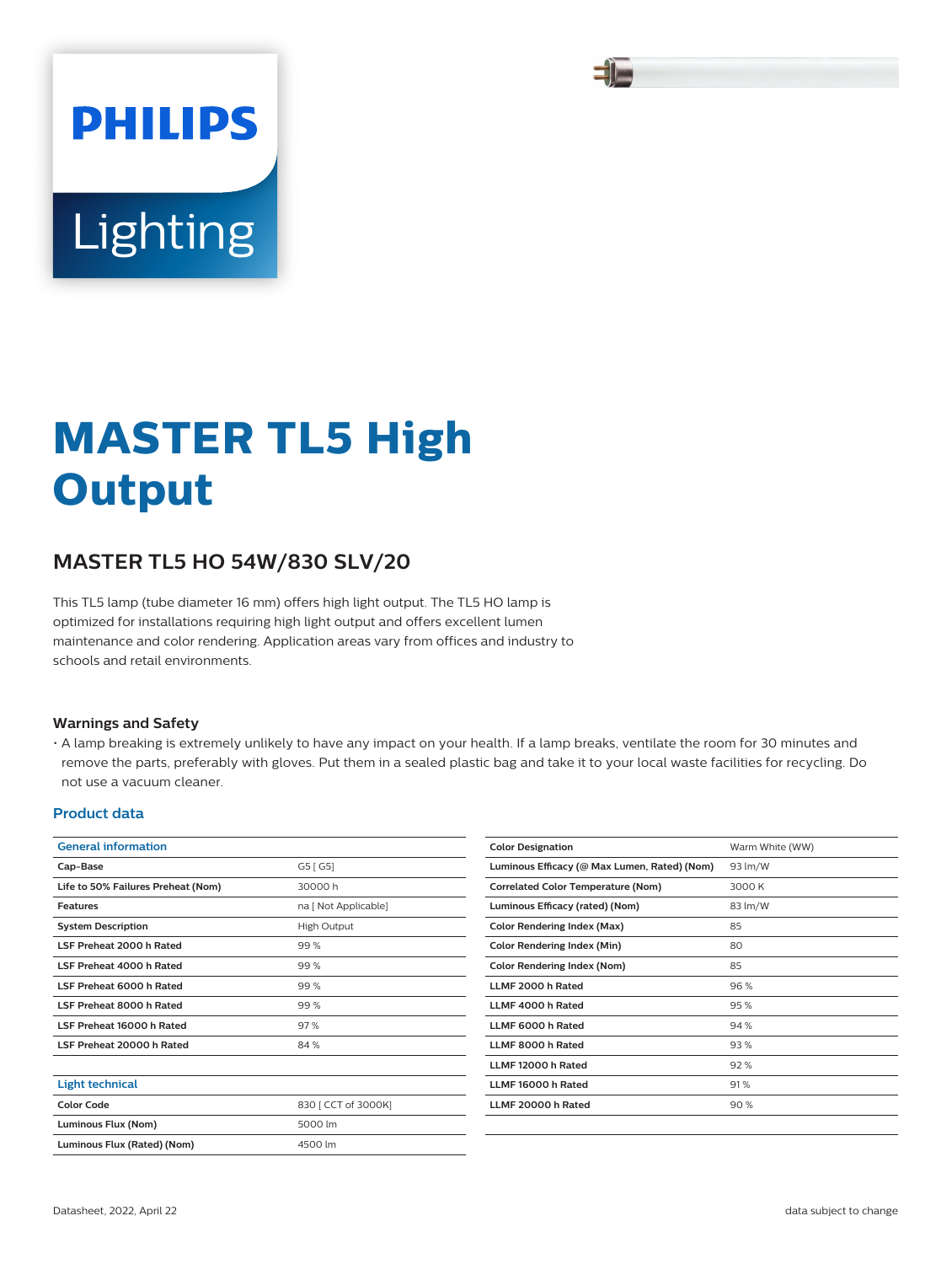# **MASTER TL5 High Output**

| <b>Operating and electrical</b> |                   |  |  |  |  |
|---------------------------------|-------------------|--|--|--|--|
| Power (Nom)                     | 54.1 W            |  |  |  |  |
| Lamp Current (Nom)              | 0.455A            |  |  |  |  |
|                                 |                   |  |  |  |  |
| <b>Temperature</b>              |                   |  |  |  |  |
| Design Temperature (Nom)        | 35 °C             |  |  |  |  |
|                                 |                   |  |  |  |  |
| <b>Controls and dimming</b>     |                   |  |  |  |  |
| Dimmable                        | Yes               |  |  |  |  |
|                                 |                   |  |  |  |  |
| <b>Mechanical and housing</b>   |                   |  |  |  |  |
| <b>Cap-Base Information</b>     | Green Plate       |  |  |  |  |
| <b>Bulb Shape</b>               | T5 [16 mm (T5)]   |  |  |  |  |
|                                 |                   |  |  |  |  |
| <b>Approval and application</b> |                   |  |  |  |  |
| Mercury (Hg) Content (Nom)      | 1.4 <sub>mg</sub> |  |  |  |  |

| Energy Consumption kWh/1000 h        | 59 kWh                       |  |  |
|--------------------------------------|------------------------------|--|--|
|                                      |                              |  |  |
| <b>Product data</b>                  |                              |  |  |
| Full product code                    | 871150064316205              |  |  |
| Order product name                   | MASTER TL5 HO 54W/830 SLV/20 |  |  |
| <b>EAN/UPC - Product</b>             | 8711500643162                |  |  |
| Order code                           | 927929083061                 |  |  |
| <b>Numerator - Quantity Per Pack</b> | 1                            |  |  |
| Numerator - Packs per outer box      | 20                           |  |  |
| Material Nr. (12NC)                  | 927929083061                 |  |  |
| Net Weight (Piece)                   | 105.800 g                    |  |  |
| <b>ILCOS Code</b>                    | FDH-54/30/1B-L/P-G5-16/1150  |  |  |

## **Dimensional drawing**

| Product        |       | $D(max)$ A (max)                        | $B(max)$ $B(min)$ $C(max)$ |  |
|----------------|-------|-----------------------------------------|----------------------------|--|
| MASTER TL5 HO  | 17 mm | 1149.0 mm 1156.1 mm 1153.7 mm 1163.2 mm |                            |  |
| 54W/830 SLV/20 |       |                                         |                            |  |
|                |       |                                         |                            |  |



#### **MASTER TL5 HO 54W/830 SLV/20**

### **Photometric data**